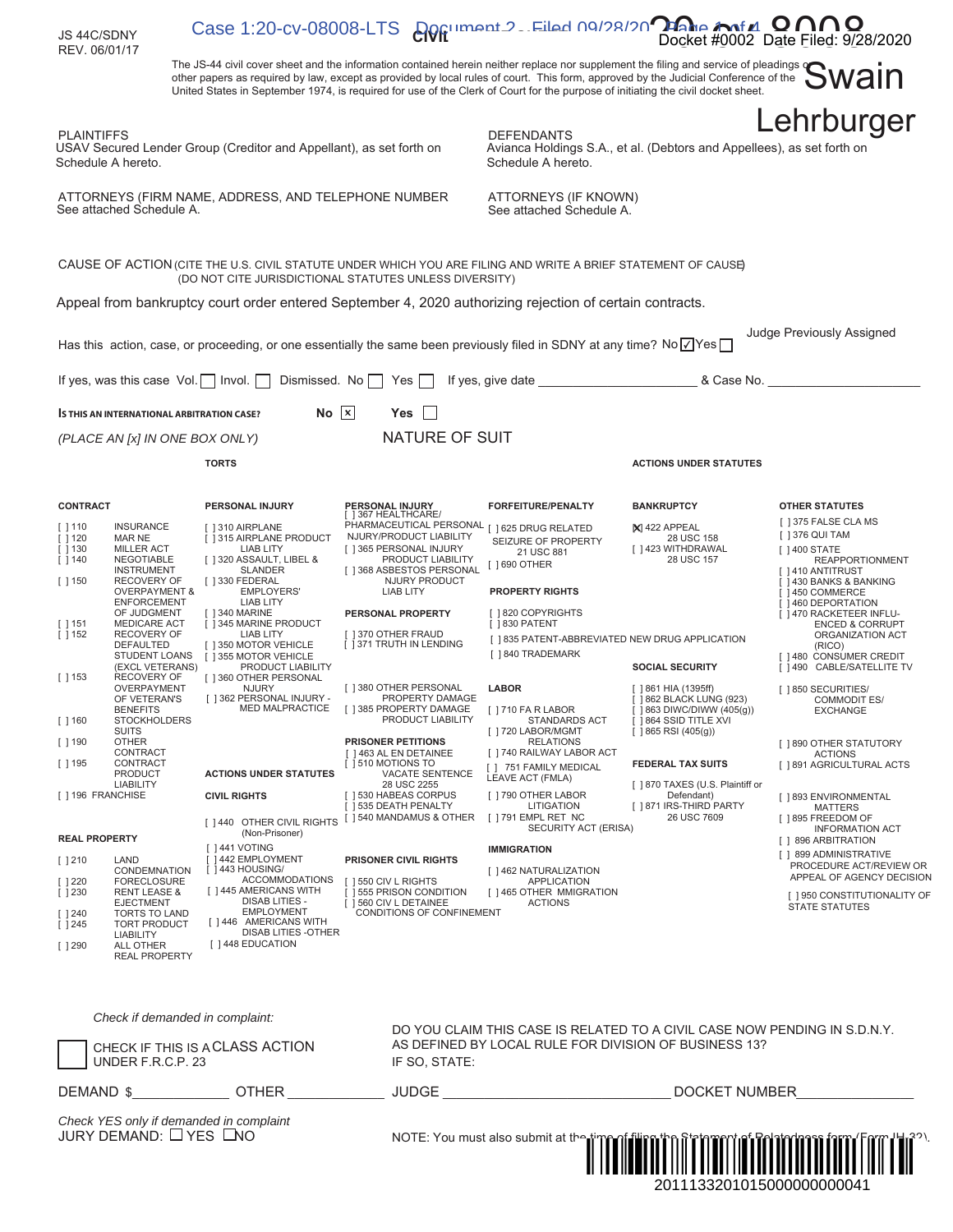|                                                                                                                                                                                                                                                                                 |                                            | Case 1:20-cv-08008-LTS Document 2 Filed 09/28/20 Page 2 of 4 |                                                                                   |                                            |                                          |                                                                                                                             |                                                            |
|---------------------------------------------------------------------------------------------------------------------------------------------------------------------------------------------------------------------------------------------------------------------------------|--------------------------------------------|--------------------------------------------------------------|-----------------------------------------------------------------------------------|--------------------------------------------|------------------------------------------|-----------------------------------------------------------------------------------------------------------------------------|------------------------------------------------------------|
| (PLACE AN x IN ONE BOX ONLY)                                                                                                                                                                                                                                                    |                                            |                                                              | <b>ORIGIN</b>                                                                     |                                            |                                          |                                                                                                                             |                                                            |
| $\vert$ <b>X</b> 1 Original<br>Proceeding                                                                                                                                                                                                                                       | 2 Removed from<br>State Court              | Remanded<br>from<br>Appellate                                | 4<br>Reinstated or<br>Reopened                                                    |                                            | 5 Transferred from<br>(Specify District) | Multidistrict<br>6<br>Litigation<br>(Transferred)                                                                           | Appeal to District<br>Judge from<br>Magistrate Judge       |
|                                                                                                                                                                                                                                                                                 | a. all parties represented                 | Court                                                        |                                                                                   |                                            |                                          | 8 Multidistrict Litigation (Direct File)                                                                                    |                                                            |
|                                                                                                                                                                                                                                                                                 | <b>D.</b> At least one party<br>is pro se. |                                                              |                                                                                   |                                            |                                          |                                                                                                                             |                                                            |
| (PLACE AN x IN ONE BOX ONLY)<br>$\Box$ 1 U.S. PLAINTIFF $\Box$ 2 U.S. DEFENDANT                                                                                                                                                                                                 |                                            |                                                              | <b>BASIS OF JURISDICTION</b><br><b>X</b> 3 FEDERAL QUESTION<br>(U.S. NOT A PARTY) | $\Box$ 4 DIVERSITY                         |                                          |                                                                                                                             | <b>IF DIVERSITY, INDICATE</b><br><b>CITIZENSHIP BELOW.</b> |
|                                                                                                                                                                                                                                                                                 |                                            | CITIZENSHIP OF PRINCIPAL PARTIES (FOR DIVERSITY CASES ONLY)  |                                                                                   |                                            |                                          |                                                                                                                             |                                                            |
| (Place an [X] in one box for Plaintiff and one box for Defendant)                                                                                                                                                                                                               |                                            |                                                              |                                                                                   |                                            |                                          |                                                                                                                             |                                                            |
| <b>CITIZEN OF THIS STATE</b>                                                                                                                                                                                                                                                    | <b>PTF</b><br><b>DEF</b><br>[11<br>[] 1    | CITIZEN OR SUBJECT OF A<br><b>FOREIGN COUNTRY</b>            |                                                                                   | PTF DEF<br>$[ ] 3 [ ] 3$                   |                                          | INCORPORATED and PRINCIPAL PLACE<br>OF BUSINESS IN ANOTHER STATE                                                            | <b>PTF</b><br>DEF<br>$[ \ ] 5$<br>$[ \ ] 5$                |
| CITIZEN OF ANOTHER STATE [ ] 2 [ ] 2                                                                                                                                                                                                                                            |                                            | INCORPORATED or PRINCIPAL PLACE<br>OF BUSINESS IN THIS STATE |                                                                                   | $\begin{bmatrix} 1 & 4 & 14 \end{bmatrix}$ | <b>FOREIGN NATION</b>                    |                                                                                                                             | $[$ $]$ 6 $[$ $]$ 6                                        |
| PLAINTIFF(S) ADDRESS(ES) AND COUNTY(IES)<br><b>USAV Secured Lender Group</b><br>c/o White & Case LLP<br>See Schedule A for addresses and telephone numbers.<br>DEFENDANT(S) ADDRESS(ES) AND COUNTY(IES)<br>Avianca Holdings S.A., et al.                                        |                                            |                                                              |                                                                                   |                                            |                                          |                                                                                                                             |                                                            |
| c/o Milbank LLP<br>See Schedule A for addresses and telephone numbers.<br>DEFENDANT(S) ADDRESS UNKNOWN<br>REPRESENTATION IS HEREBY MADE THAT, AT THIS TIME, I HAVE BEEN UNABLE, WITH REASONABLE DILIGENCE, TO ASCERTAIN<br>THE RESIDENCE ADDRESSES OF THE FOLLOWING DEFENDANTS: |                                            |                                                              |                                                                                   |                                            |                                          |                                                                                                                             |                                                            |
| <b>COURTHOUSE ASSIGNMENT</b>                                                                                                                                                                                                                                                    |                                            |                                                              |                                                                                   |                                            |                                          |                                                                                                                             |                                                            |
| I hereby certify that this case should be assigned to the courthouse indicated below pursuant to Local Rule for Division of Business 18, 20 or 21.                                                                                                                              |                                            |                                                              |                                                                                   |                                            |                                          |                                                                                                                             |                                                            |
| Check one:                                                                                                                                                                                                                                                                      |                                            | THIS ACTION SHOULD BE ASSIGNED TO:                           |                                                                                   | <b>WHITE PLAINS</b>                        |                                          | <b>X MANHATTAN</b>                                                                                                          |                                                            |
| DATE 9/18/2020<br>RECEIPT # /S/ Glenn M. Kurtz                                                                                                                                                                                                                                  |                                            | SIGNATURE OF ATTORNEY OF RECORD                              |                                                                                   |                                            | Attorney Bar Code # GK6272               | ADMITTED TO PRACTICE IN THIS DISTRICT<br>$[\mathbf{X}]$ YES (DATE ADMITTED Mo. <sup>11</sup> Yr. $\frac{1991}{\mathcal{Y}}$ |                                                            |
| Magistrate Judge is to be designated by the Clerk of the Court.                                                                                                                                                                                                                 |                                            |                                                              |                                                                                   |                                            |                                          |                                                                                                                             |                                                            |

| Magistrate Judge | is so Designated. |
|------------------|-------------------|

| Ruby J. Krajick, Clerk of Court by | Deputy Clerk, DATED |  |
|------------------------------------|---------------------|--|
|                                    |                     |  |

| UNITED STATES DISTRICT COURT (NEW YORK SOUTHERN) |  |
|--------------------------------------------------|--|
|--------------------------------------------------|--|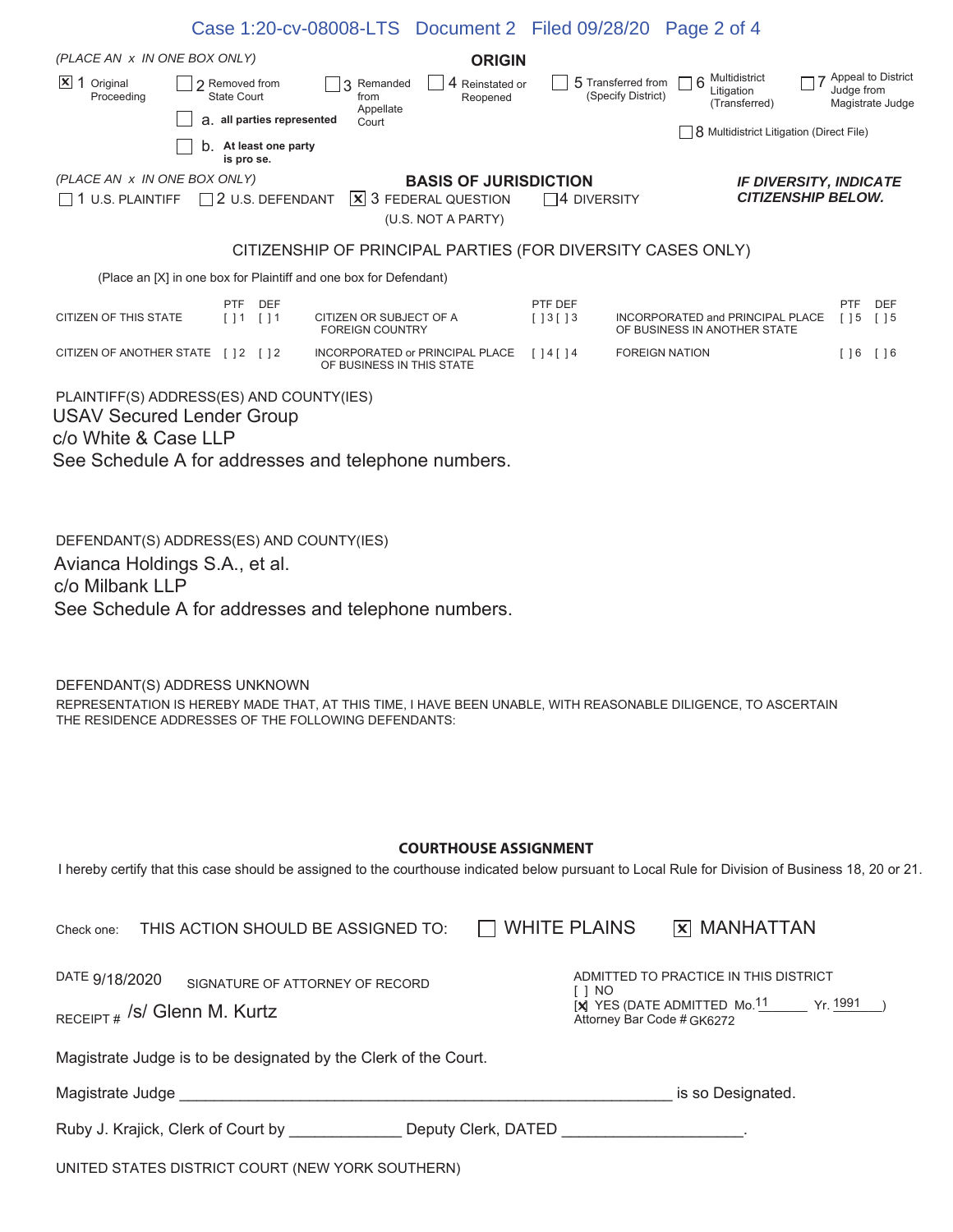## Case 1:20-cv-08008-LTS Document 2 Filed 09/28/20 Page 3 of 4

## **SCHEDULE A**

| <b>APPELLANT</b>                                        | <b>APPELLANT'S ATTORNEYS</b> |
|---------------------------------------------------------|------------------------------|
|                                                         |                              |
| <b>USAV Secured Lender Group, Creditor, composed of</b> | Glenn M. Kurtz, Esq.         |
| the following members:                                  | Scott Greissman, Esq.        |
|                                                         | Joshua D. Weedman, Esq.      |
| Deutsche Bank AG, London Branch                         | Mark Franke, Esq.            |
| Bank United N.A.                                        | Brandon D. Batzel, Esq.      |
| Banco de Credito del Peru, Miami Agency                 | <b>WHITE &amp; CASE LLP</b>  |
| <b>First Citizens Bank Limited</b>                      | 1221 Avenue of the Americas  |
| Metrobank S.A.                                          | New York, NY 10020           |
| Prival Bank S.A.                                        | Telephone: (212) 819-8200    |
| Moneda Latinoamerica Deuda Local Fondo de Inversion     |                              |
| Moneda Deuda Latinoamericana Fondo de Inversion         |                              |

| <b>APPELLEES</b>                               | <b>APPELLEES' ATTORNEYS</b> |
|------------------------------------------------|-----------------------------|
|                                                |                             |
| Debtors, composed of the following:            | Dennis F. Dunne, Esq.       |
|                                                | Evan R. Fleck, Esq.         |
| Avianca Holdings S.A.                          | <b>MILBANK LLP</b>          |
| Aero Transporte de Carga Unión, S.A. de C.V.   | 55 Hudson Yards             |
| Aeroinversiones de Honduras, S.A.              | New York, NY 10001          |
| Aerovias del Continente Americano S.A. Avianca | Telephone: (212) 530-5000   |
| Airlease Holdings One Ltd.                     |                             |
| Avianca Costa Rica S.A.                        | -and-                       |
| Avianca, Inc.                                  |                             |
| Avianca Leasing, LLC                           | Gregory Bray, Esq.          |
| Avianca Perú S.A.                              | <b>MILBANK LLP</b>          |
| Avianca-Ecuador S.A.                           | 2029 Century Park East      |
| Aviateca, S.A.                                 | 33rd Floor                  |
| Avifreight Holding Mexico, S.A.P.I. de C.V.    | Los Angeles, CA 90067       |
| Grupo Taca Holdings Limited                    | Telephone: (424) 386-4000   |
| International Trade Marks Agency Inc.          |                             |
| Inversiones del Caribe, S.A.                   | -and-                       |
| Isleña de Inversiones, S.A. de C.V.            |                             |
| Latin Airways Corp.                            | Andrew M. Leblanc, Esq.     |
| Latin Logistics, LLC                           | Aaron L. Renenger, Esq.     |
| Regional Express Américas S.A.S.               | <b>MILBANK LLP</b>          |
| Ronair N.V.                                    | 1850 K Street NW            |
| Taca de Honduras, S.A. de C.V.                 | Suite 1100                  |
| Taca International Airlines S.A.               | Washington, D.C. 20006      |
| Taca S.A.                                      | Telephone: (202) 835-7500   |
| Tampa Cargo S.A.S.                             |                             |
| AV International Holdco S.A.                   |                             |
| AV International Holdings S.A.                 |                             |
| AV International Investments S.A.              |                             |
| AV International Ventures S.A.                 |                             |